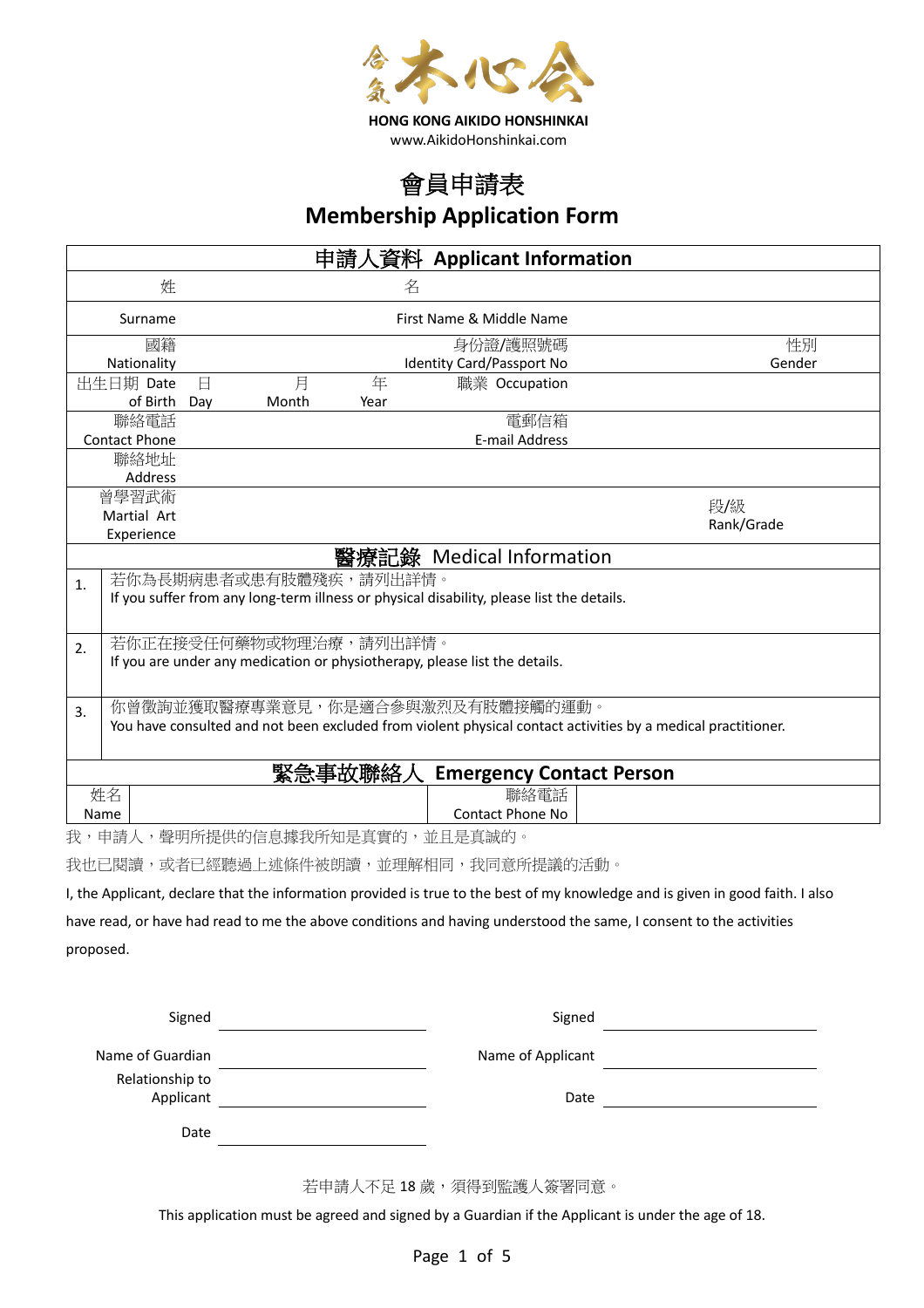

www.AikidoHonshinkai.com

|    | 個人資料披露                                                                                                  | <b>Disclosure of Personal Information</b>                                                                                                                                                                                                                        |
|----|---------------------------------------------------------------------------------------------------------|------------------------------------------------------------------------------------------------------------------------------------------------------------------------------------------------------------------------------------------------------------------|
|    | 除非你特別告知,否則根據本隱私通知,你在本表<br>格提供的個人資料(和隨後更新的資料),<br>無論你<br>何時或以任何方式向本會提交個人識別資訊,均視<br>作你同意我們收集、使用和披露你的個人資訊。 | The personal data you provided in this form (as well as<br>subsequent updates), you are giving your consent to<br>the collection, use and disclosure of your personal<br>information, as described herein no matter at any time<br>or method of your submission. |
| a. | 本會只收集我們認為相關的個人數據,並要求了解<br>你對於合氣道練習的進展。                                                                  | The Association only collects personal data that we<br>believe to be relevant and required to understand your<br>development in Aikido.                                                                                                                          |
| b. | 根據法律的許可,本會可能會將你的個人資料傳遞<br>給本會內負責管理的其他成員或各自的代理人。                                                         | The Association may pass your personal data to other<br>members with a management role or respective<br>agents, as permitted by law.                                                                                                                             |
| c. | 本會不會將你的個人資料披露給任何外部組織,除<br>非我們                                                                           | The Association will not disclose your personal data to<br>any external organization unless the Association                                                                                                                                                      |
|    | 徵得你的同意,或<br>(i)                                                                                         | has your consent, or<br>(i)                                                                                                                                                                                                                                      |
|    | 法律要求,或<br>(ii)                                                                                          | is required by law, or<br>(ii)                                                                                                                                                                                                                                   |
|    | (iii) 事先通知你。                                                                                            | has previously informed you.<br>(iii)                                                                                                                                                                                                                            |
| d. | 本會可能會不時向政府或司法機構或我們的監管<br>機構披露你的個人數據,但我們只會在適當的權限<br>下這樣做。                                                | The Association may be required from time to time to<br>disclose your personal data to governmental or judicial<br>bodies or agencies or our regulators, but we will only<br>do so under proper authority.                                                       |
| e. | 本會所有員工和所有允許訪問你個人數據的第三<br>方都必須遵守我們的保密義務。                                                                 | All members of the Association, all our staff and all third<br>parties with permitted access to your personal data are<br>specifically required to observe our confidentiality<br>obligations.                                                                   |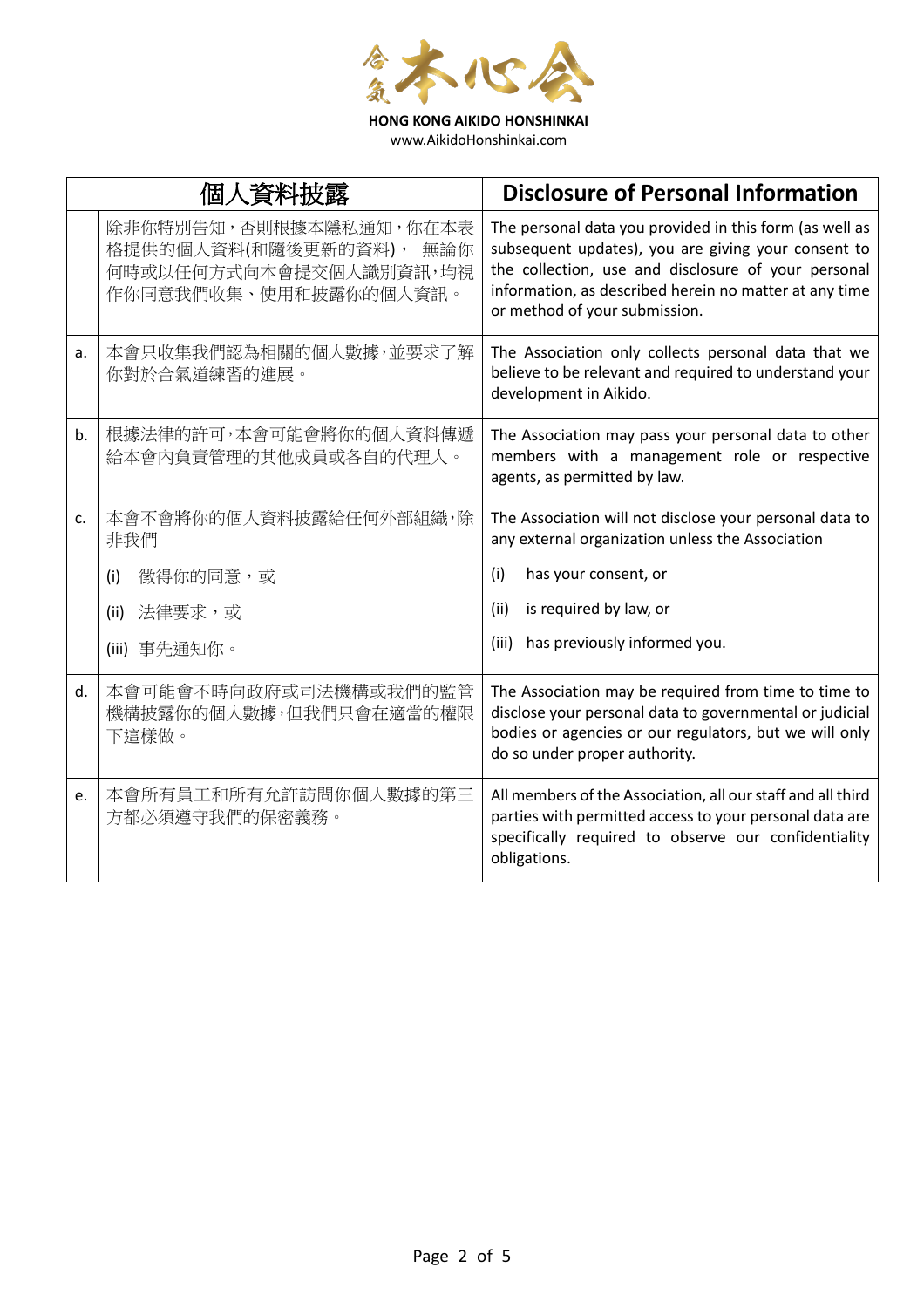

**HONG KONG AIKIDO HONSHINKAI** www.AikidoHonshinkai.com

|    | 行為準則                                                                                                           | <b>Code of Conduct</b>                                                                                                                                                                                                                                                                                     |
|----|----------------------------------------------------------------------------------------------------------------|------------------------------------------------------------------------------------------------------------------------------------------------------------------------------------------------------------------------------------------------------------------------------------------------------------|
| a. | 所有遞交的會員申請表將由合氣本心会(以下簡<br>稱:本會)審核批示。                                                                            | Submitted Membership Application Form will be<br>reviewed and considered by Aikido Honshinkai<br>(thereafter: the Association).                                                                                                                                                                            |
| b. | 本會於審核會員申請表格當中發現有任何原因致<br>使本會覺得申請者並不適合練習合氣道,則將保留<br>拒絕申請者參與的權利。                                                 | The Association reserves right to refuse any enrollment<br>after considering data of this form and found any<br>reason that the applicant is not appropriate in<br>participating in Aikido.                                                                                                                |
| c. | 若會員被證實違反紀律或有不當行為時,本會保留<br>有絕對酌情權對會員的資格作出終止處分。                                                                  | The association has absolute discretion to terminate<br>the membership of an existing member if the member<br>has been found guilty of inappropriate behaviour or<br>misconduct.                                                                                                                           |
| d. | 本會會員於道場內須遵從道場的禮儀、保持肅靜;<br>共同保持道場的整潔及場地的規則。                                                                     | Within the dojo, members shall observe the rules of<br>etiquette · keep quiet · keep the dojo clean and tidy ·<br>and follow the rules of the site.                                                                                                                                                        |
| e. | 本會會員於道場練習時須絕對服從當值指導員如<br>教練、老師或師範的指導,並跟從其練習的方式和<br>指引。                                                         | During the practice in the dojo, members shall obey<br>and follow the guidance from duty instructor such as<br>coach · teacher and Shihan.                                                                                                                                                                 |
| f. | 本會會員於練習時刻應保持專注及互相配合所須<br>的動作。若練習對手未能熟習或理解技法,應以行<br>動展示正確方式,若必要時亦只應以簡短語句作解<br>釋。                                | Members shall keep the focus on the technique and<br>have reasonable response during the practice. If the<br>partner is not familiar or understand the technique, use<br>body langue to show proper movement or use minimal<br>wording to explain.                                                         |
| g. | 本會旨於合氣道技法及個人修養的練習及提升,並<br>不鼓勵武力博鬥。會員若試圖以武力或借助任何違<br>禁藥品藉以表現個人能力者將被禁止於道場內練<br>習。使用任何非處方藥品可導致違紀處罰,嚴重個<br>案則開除會藉。 | The Association aims at individual member winning<br>oneself than on someone else. Member who attempts<br>to show one's ability through violent movement or<br>doping will be forbidden to practice. Violation of anti-<br>doping leads to disciplinary process or even dismissal<br>from the association. |
| h. | 若本會會員因身體狀況所需於練習期間需要服用<br>藥物,其藥物須為處方藥品並向會方申報。                                                                   | Prescribed drugs to the member are allowed for<br>healthcare only and must be registered with the<br>association.                                                                                                                                                                                          |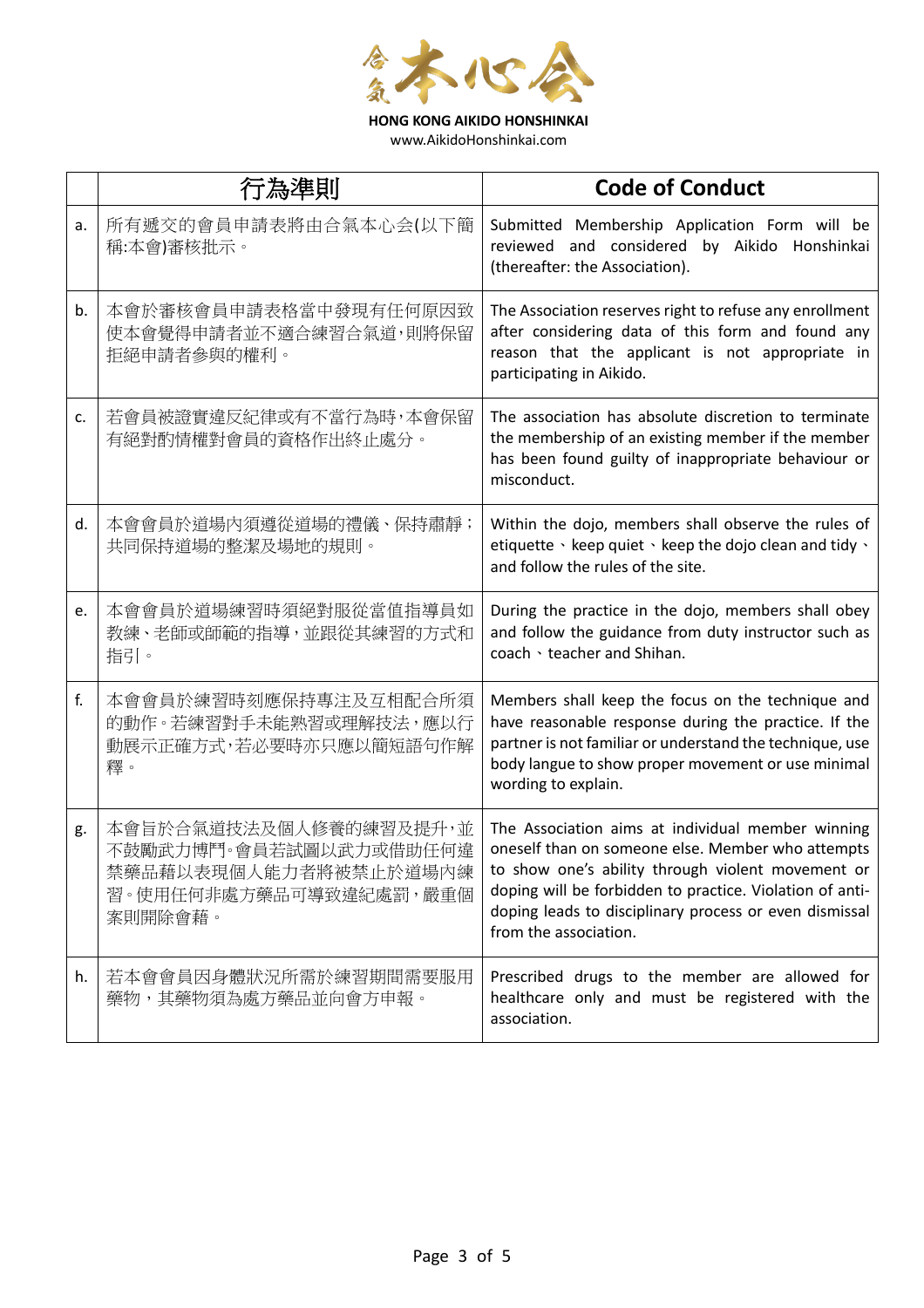

**HONG KONG AIKIDO HONSHINKAI** www.AikidoHonshinkai.com

|    | 免責聲明                                                                                                                                                                                                                                                                                                            | <b>Liability Waiver</b>                                                                                                                                                                                                                                                                                                                                                                                                                                                                                                                                                                                                                                                                                                                                                                                                                                                                                                                                                                                                                                                                                                         |
|----|-----------------------------------------------------------------------------------------------------------------------------------------------------------------------------------------------------------------------------------------------------------------------------------------------------------------|---------------------------------------------------------------------------------------------------------------------------------------------------------------------------------------------------------------------------------------------------------------------------------------------------------------------------------------------------------------------------------------------------------------------------------------------------------------------------------------------------------------------------------------------------------------------------------------------------------------------------------------------------------------------------------------------------------------------------------------------------------------------------------------------------------------------------------------------------------------------------------------------------------------------------------------------------------------------------------------------------------------------------------------------------------------------------------------------------------------------------------|
|    | "申請人"                                                                                                                                                                                                                                                                                                           | "the Applicant"                                                                                                                                                                                                                                                                                                                                                                                                                                                                                                                                                                                                                                                                                                                                                                                                                                                                                                                                                                                                                                                                                                                 |
|    | 指下方簽署本合約的個人並同意接受其條款的約束,若申請<br>人為未滿 18 周歲,則此合約需同時獲取監護人的同意。                                                                                                                                                                                                                                                       | Refer to the individual who signs this Application and agrees<br>to be bound by its terms and includes a guardian of that<br>individual if the individual is under 18 years of age.                                                                                                                                                                                                                                                                                                                                                                                                                                                                                                                                                                                                                                                                                                                                                                                                                                                                                                                                             |
|    | "服務提供者"                                                                                                                                                                                                                                                                                                         | "Service Provider"                                                                                                                                                                                                                                                                                                                                                                                                                                                                                                                                                                                                                                                                                                                                                                                                                                                                                                                                                                                                                                                                                                              |
|    | 指合氣本心会,此協會向申請人提供服務。<br>"服務"                                                                                                                                                                                                                                                                                     | Refer to Aikido Honshinkai, the Association who provides<br>service to the Applicant.                                                                                                                                                                                                                                                                                                                                                                                                                                                                                                                                                                                                                                                                                                                                                                                                                                                                                                                                                                                                                                           |
|    | 指合氣道武術的技法及應用。                                                                                                                                                                                                                                                                                                   | "Services"                                                                                                                                                                                                                                                                                                                                                                                                                                                                                                                                                                                                                                                                                                                                                                                                                                                                                                                                                                                                                                                                                                                      |
|    |                                                                                                                                                                                                                                                                                                                 | Refer to the techniques of Aikido and its application.                                                                                                                                                                                                                                                                                                                                                                                                                                                                                                                                                                                                                                                                                                                                                                                                                                                                                                                                                                                                                                                                          |
| a. | 費用                                                                                                                                                                                                                                                                                                              | <b>Fees</b>                                                                                                                                                                                                                                                                                                                                                                                                                                                                                                                                                                                                                                                                                                                                                                                                                                                                                                                                                                                                                                                                                                                     |
|    | 申請人按服務規定要求或依約定支付服務費。此服務費<br>用可經信件、備忘錄、口頭或其它方式通知                                                                                                                                                                                                                                                                 | The Applicant will pay on demand the prescribed or stated<br>fees for the service. Such fees may be notified to the<br>Applicant by letter or memorandum or verbally or other<br>means of notification.                                                                                                                                                                                                                                                                                                                                                                                                                                                                                                                                                                                                                                                                                                                                                                                                                                                                                                                         |
| b. | 醫療條件                                                                                                                                                                                                                                                                                                            | <b>Medical Conditions</b>                                                                                                                                                                                                                                                                                                                                                                                                                                                                                                                                                                                                                                                                                                                                                                                                                                                                                                                                                                                                                                                                                                       |
|    | 申請人保證他或她沒有遭受任何疾病,並且目前沒有接<br>受任何會使申請人參加合氣道不安全的疾病的治療。                                                                                                                                                                                                                                                             | The Applicant warrants that he or she has not suffered any<br>illness and is not presently receiving treatment for any illness<br>which would render it unsafe for the Applicant to take part in<br>Aikido.                                                                                                                                                                                                                                                                                                                                                                                                                                                                                                                                                                                                                                                                                                                                                                                                                                                                                                                     |
| c. | 免責和賠償                                                                                                                                                                                                                                                                                                           | <b>Waiver and Indemnity</b>                                                                                                                                                                                                                                                                                                                                                                                                                                                                                                                                                                                                                                                                                                                                                                                                                                                                                                                                                                                                                                                                                                     |
|    | 除非與上述內容不一致,否則在所有其他情況下申請人<br>即其本人,其執行人,管理人,受撫養人和其他個人代<br>表在此豁免並免除服務提供者及其所有傭人,代理人,<br>僱員和其他會員或由供應商控制的人("已補償")免於<br>因傷害或損害而產生的一切責任(包括但不限於申請人<br>的人身, 無論是致命還是其他, 財產和個人物品), 當<br>中包括疏忽賠償是由於參與服務或服務提供者所舉辦<br>有關活動所引起或引致的。<br>申請人已被告知並了解練習合氣道具有潛在的危險性。<br>申請人同意在法律允許下對佔用和使用由服務提供者<br>安排的練習場地所具最大範圍內的潛在風險均由申請<br>人自己承擔。 | In all other cases and except where inconsistent with the<br>above, the Applicant for him/herself, his/her executors,<br>administrators,<br>dependents<br>and<br>other<br>personal<br>representatives, hereby absolves and indemnifies the<br>service providers and all their servants, agents, employees<br>and other members or persons under the service provider's<br>control (the "indemnified") from all liability howsoever<br>arising for injury or damage (including but not limited to the<br>Applicants' person, whether fatal or otherwise, property and<br>personal belongings) however caused including by the<br>negligence of the indemnified, arising out of or participating<br>in services or in connection with Service Provider or in<br>anyway caused by, or arising out of, any activity carried on<br>by the indemnified.<br>The Applicant has been advised and understands that the<br>practice of Aikido is potentially dangerous.<br>The Applicant agrees to occupy and usage of the premises<br>arranged by Service Provider at risk to oneself and release to<br>the full extent permitted by law. |